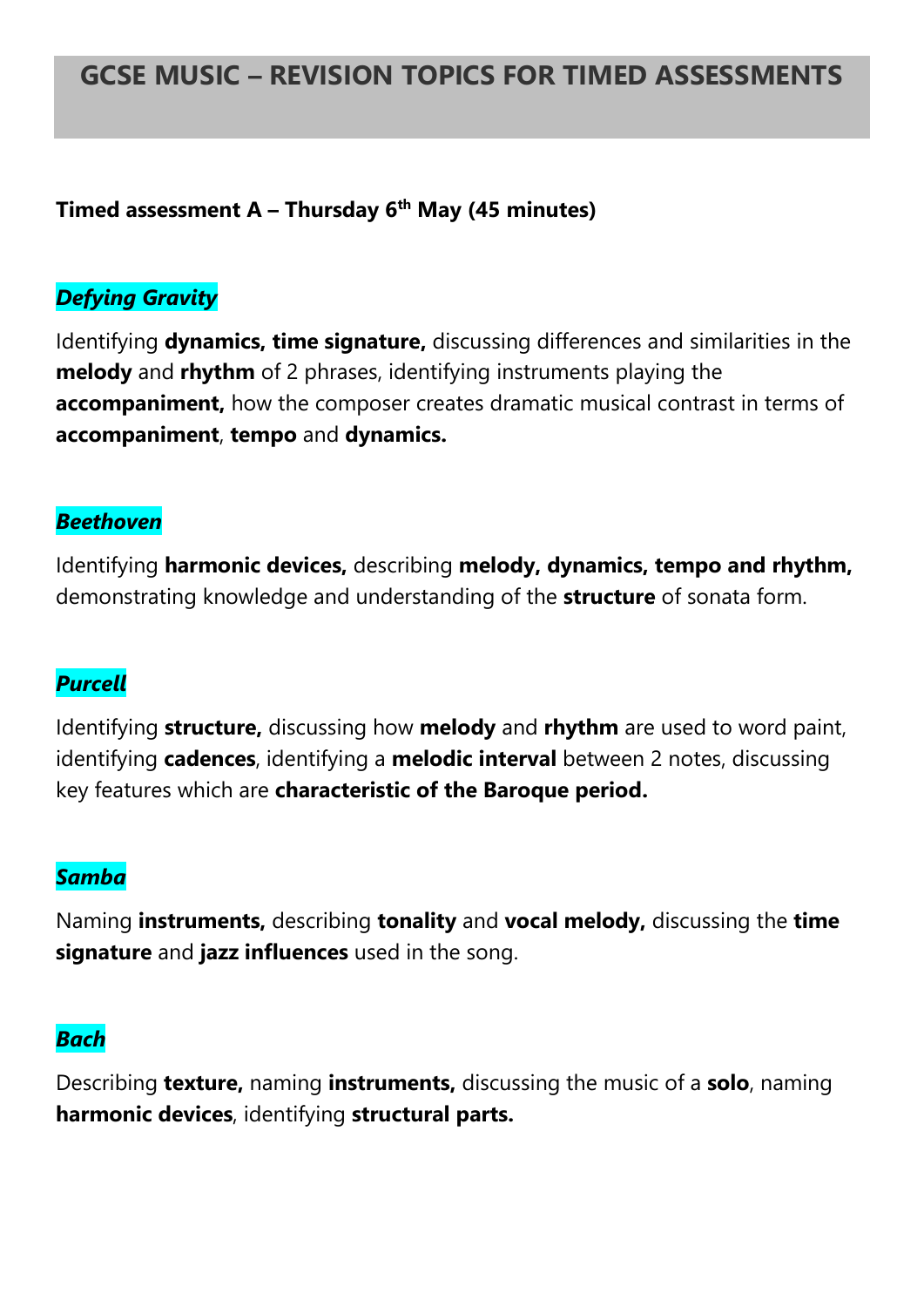# *Killer Queen*

Naming **instruments,** describing the **accompaniment**, discussing use of vocals, identifying **chords** within a sequence, identifying **studio effects** used.

# **Timed assessment B – Monday 10th May (45 minutes)**

#### *Beethoven*

Identifying **tonality, harmonic devices** used**,** differences in sections with regards to **rhythm, metre** and **tempo,** describing the music played by certain **instruments.**

# *Defying Gravity*

Naming **instrumental playing techniques, rhythmic** identification**,** identifying **instrumentation,** describing a **melody**, discussing intention and mood with reference to **musical elements.**

# *Purcell*

Describing **melody,** naming **instruments,** identifying **texture, cadences** and **harmonic features.**

#### *Queen*

Identifying **structure**, discussing **texture** in a certain part, identifying **playing techniques**, describing **textural changes**.

#### *Bach*

Identifying **tempo,** naming **instruments, describing music** played by certain parts, identifying **harmonic devices,** describing **texture.**